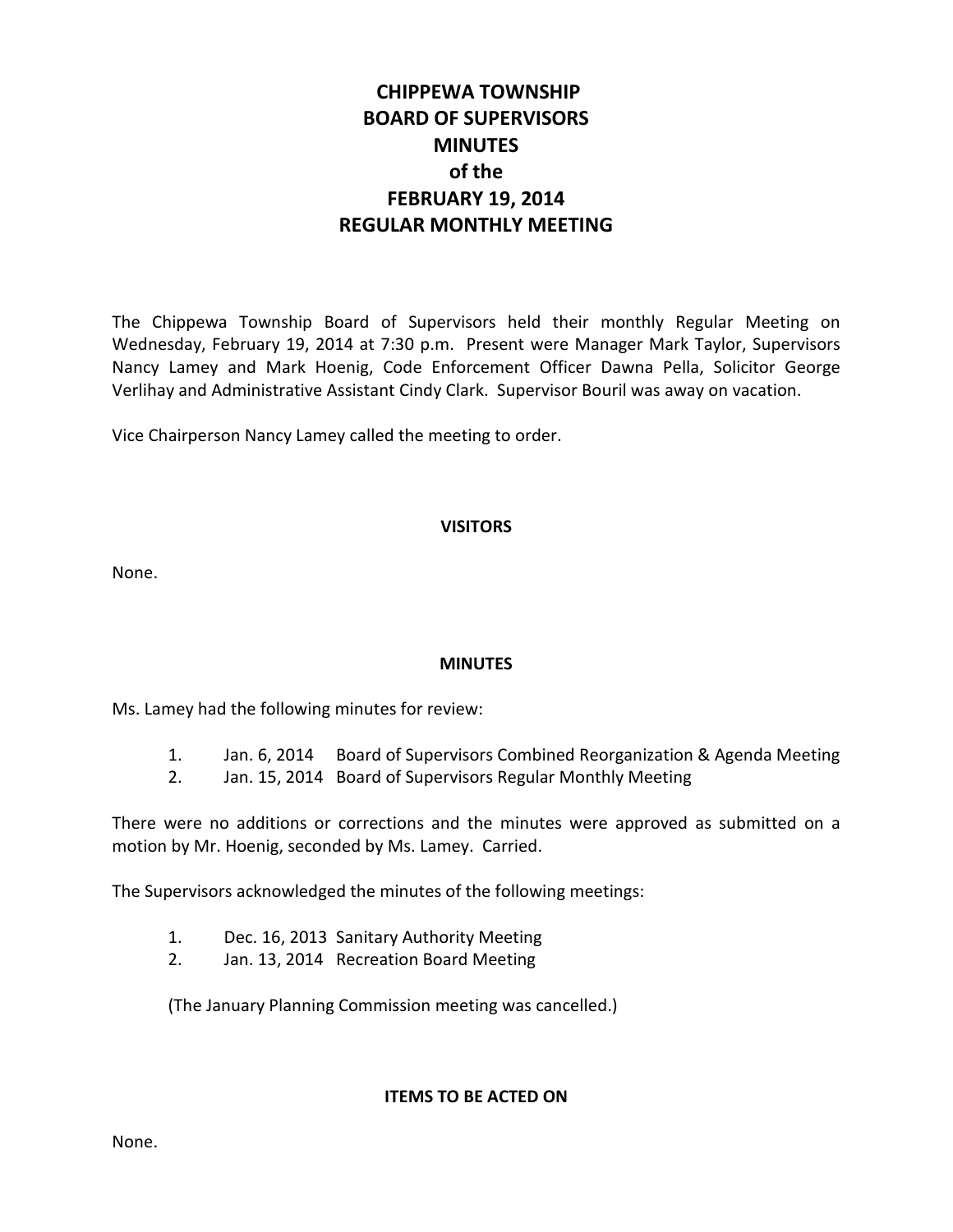## **REPORTS**

Ms. Lamey had the following January reports for review:

- 1. Financial Report
- 2. Police Department Report
- 3. Road Report
- 4. Wage Tax/OPT Report
- 5. Real Estate Tax Report
- 6. Zoning Report
- 7. Code Enforcement Officer's Report
- 8. (No January Fire Department Report was received)

## **MANAGER'S REPORT**

Manager Taylor had the following items for discussion:

1. Jack Delmonico:

Manager Taylor noted that the Supervisors already approved the hiring of Jack Delmonico as a part-time officer at last week's agenda meeting. He resides in Chippewa and graduated from Geneva. He will start soon and be able to fill many shifts since our staff is down in numbers right now.

2. Pavilion rental fees:

Manager Taylor has proposed raising the park shelter rental fee for nonresidents to \$55.00. He said that the fee for Township residents will remain at \$35.00 because residents pay taxes and those tax dollars are used to construct and maintain these park shelters. He said people know it is cheap to rent shelters here in the Township. As an example, he said the Brady's Run weekend rate is \$60.00. He said if the Supervisors agree with his proposal, he will place the annual ad in the newspaper about reservations and he will add this new fee information to the ad. He said that it will state on the reservation sheet that the renter listed on the form must be present at the event.

**MR. HOENIG MOVED TO APPROVE** the proposed change to the Township's fee schedule by increasing the non-resident rental fee to \$55.00. Ms. Lamey seconded the motion and with no further discussion the motion carried.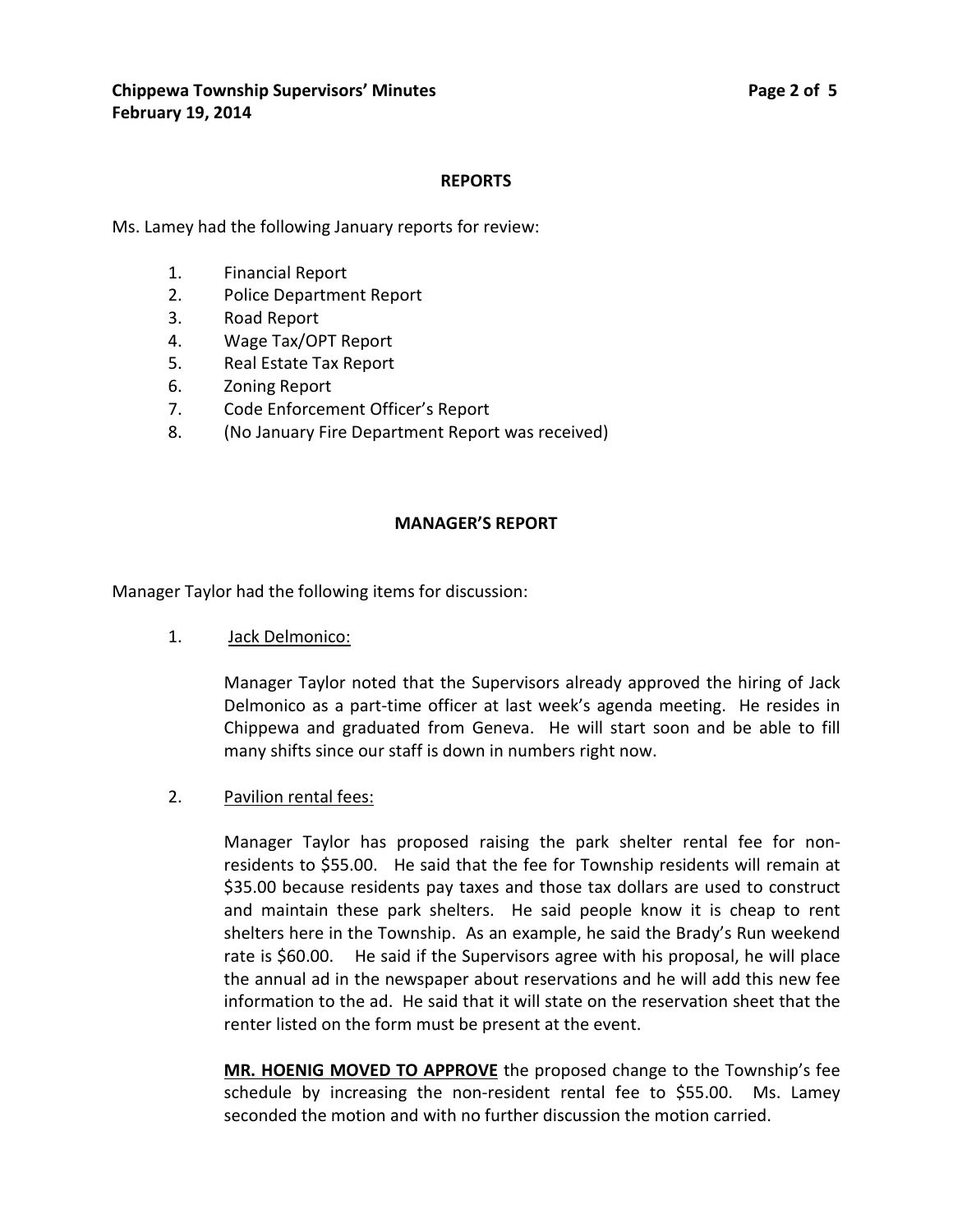#### 3. Yard waste ordinance:

Manager Taylor said he would like Solicitor Verlihay to review the proposed ordinance that establishes rules and regulations for the use of the Chippewa Township yard waste composting site. This ordinance was given to the Supervisors to look over last week.

**MR. HOENIG MOVED TO DIRECT** Solicitor Verlihay to review the yard waste composting ordinance. Ms. Lamey seconded the motion and with no further discussion the motion carried.

4. Garbage contract:

Manager Taylor recently received a letter from Valley Waste asking that the Township extend their contract for the third year. He said he will provide the Supervisors with a copy of the letter and he asked them to think about this.

5.. Planning Commission work session:

Manager Taylor said that at a work session the Planning Commission discussed aesthetics and architectural standards and some great ideas were brought up. Jeff Pierce from Olsen Engineering will also get involved with this. He said they should come up with a draft within a few months.

#### **PAYMENT OF BILLS**

Ms. Lamey had the January 2014 bills for review

**MR. HOENIG MOVED TO APPROVE** payment of the January 2014 bills. With no further discussion, the motion was seconded by Ms. Lamey and carried.

#### **SOLICITOR'S BUSINESS**

1 McGuire Memorial family homes:

Attorney Verlihay spoke about the McGuire Memorial family homes. He explained that several years ago McGuire wanted to place several handicapped individuals in a house in a residential dwelling so they could live as a family unit and we were the first municipality to welcome them. He said later the State Supreme Court recognized that individuals who weren't really a family by blood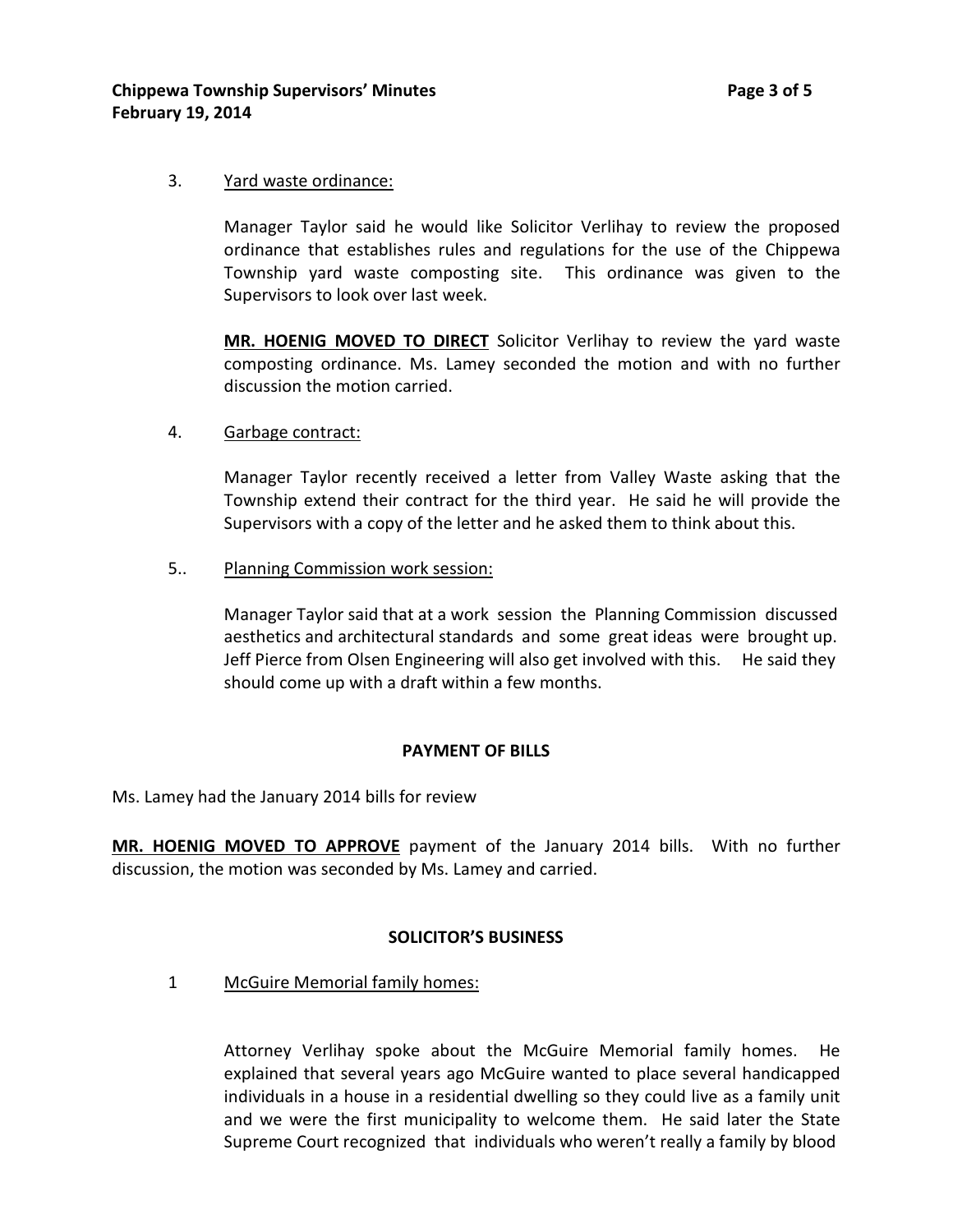have a right to live together as a family unit. In October McGuire filed an appeal for exemption from real estate taxes. It was ruled that because McGuire was an institution of charity for non-profit purposes, they should be tax exempt. McGuire then offered to make payments in lieu of taxes (PILOT). They said they would pay on the basis of what the discount taxes would be but not during the discount period. They wanted the invoice to be sent to them after June  $1<sup>st</sup>$ . Attorney Verlihay has a problem with this because the Township has no other single families living and using properties as single families who are tax exempt. He said if they got into the home as a single family and not an institution, they should pay taxes. He said they get the same benefits as other families living in this community, such as police and fire protection, use of roads, etc. He also is not in agreement with them paying whenever they choose to pay them. He said they should pay the discount rate when the discount rate is in effect. He said he was in Florida when he found out about this and it was too late to file an appeal. He said an appeal could be filed next year if the Supervisors choose to do this. He said if they are filing as an institution, then they are in violation of the zoning ordinance. He said McGuire wants to have its cake and eat it, too. He feels they should be held to the same standard as everyone else in the community. Mr. Taylor said he agrees with Solicitor Verlihay on this and he added that when MDIA said they needed a sprinkler system because they were an institution, they appealed and said they were residential/non-profit. Manager Taylor said that he recommends that the Supervisors direct Attorney Verlihay to write a letter to notify them that we feel there is a problem. Mr. Taylor added that an additional decision can be made in the future as to a possible appeal or a zoning violation. Attorney Verlihay said if they pay in lieu of taxes at a discount rate, when everyone else pays their taxes, that is OK, but he does not feel that they should get any additional benefits not afforded to the other Township residents.

**MS. LAMEY MOVED TO DIRECT** Attorney Verlihay to proceed with the letter. Mr. Hoenig seconded the motion and with no further discussion, the motion carried.

2. Oil and gas well case:

Mr. Verlihay then spoke about the case regarding oil and gas wells. He said the case is 83 pages long and he will supply a copy of this to Supervisors if they wish to read it. He explained the decision and cited the environmental protection amendment. He said that the Court decided that oil and gas having a uniform State wide type of zoning ordinance, thus taking power away from officials, was unconstitutional. The Planning Commission may want to look at this issue in the future.